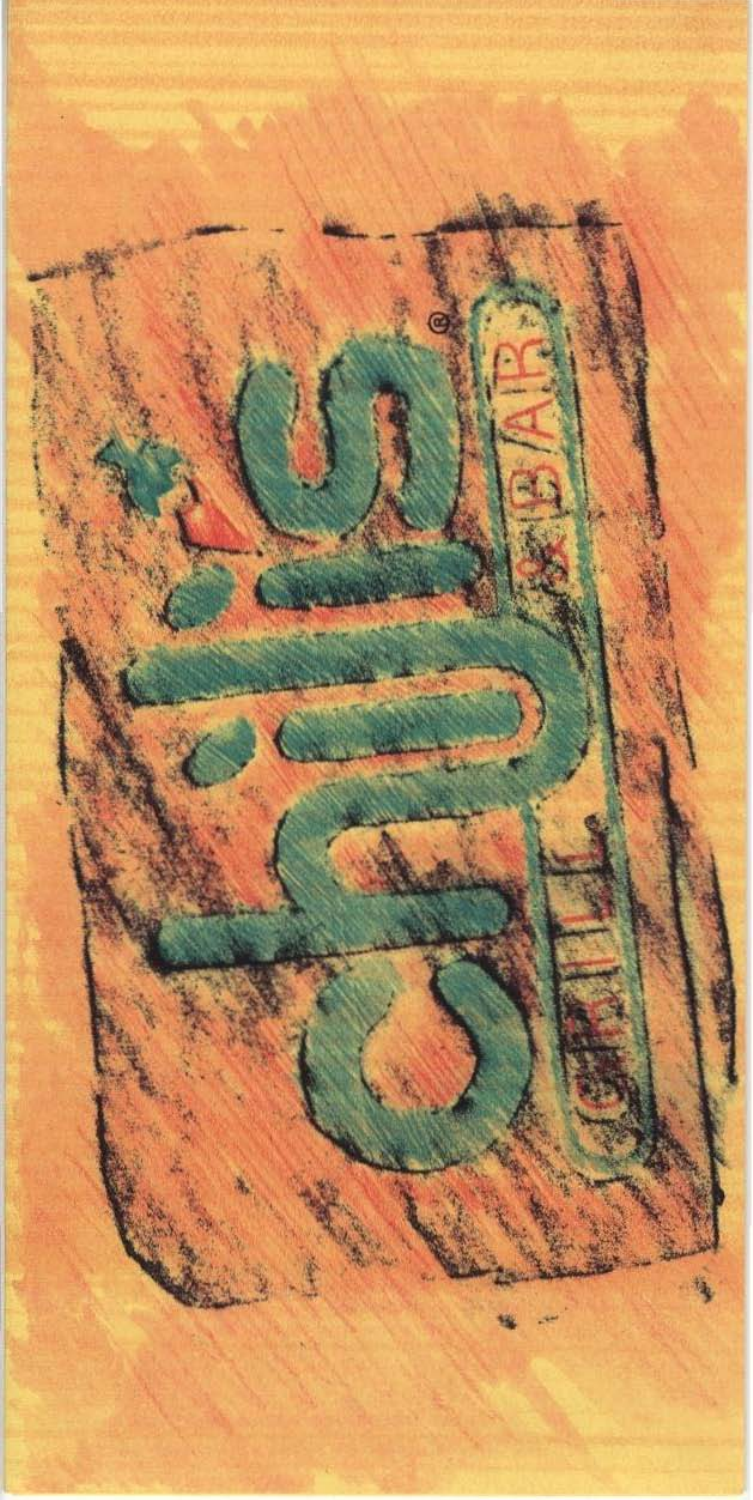

**STARTERS** 

**CHEESE FRIES** Fried mozzarella w/marinara sauce 3.95

**CHICKEN NACHOS** Sliced chicken breast. cheese. beans, jalapeños, pico de gallo<br>+ sour cream 525 w/guacamole 5.95

**BUFFALO WINGS** 

A pound of spicy chicken<br>drummettes w/bleu cheese dressing 3.95

AWESOME BLOSSOM® Fresh whole onion sliced to blossom hand battered fried served w/our seasoned sauce 4.75

STUFFED JALAPENO PEPPERS Fresh jalapeños stuffed w/a blend of cheddar Jack ( cream cheese battered + fried Served w/our seasoned sauce 475

#### **NACHOS**

Chili queso nachos, beans, jalapeños guacamole sour cream 4.95

**CHILI** Bowl of red. red w/beans or pie 2.95

SOUP OF THE DAY Bowl 2.65 Cup 1.65 Cup w/any entree .99

**QUESADILLAS** Sitced chicken breast. flour fortillas cheese w/pico de gallo sour cream 475 5.45 w/guacamole

**BBQ RIB BASKET** Five Danish baby back  $ribs$  4.25

TOSTADA CHIPS w/hot sauce 1.25 w/chili queso 2.25

# **SALADS**

#### **CARIBBEAN SALAD**

Grilled. marinated chicken breast mixed greens pico de gallo pineapple chunks. fortilla strips + honey-lime dressing 595

GRILLED TUNA SALAD Seasoned line-caught tuna steak, mixed greens, pico de gallo sugary walnuts green<br>onions + Ranch dressing 5.75

CHICKEN FRISCO SALAD" Smoked chicken mixed greens. eggs tomato sprouts almonds honey-mustard dressing 5.95

DINNER SALAD House or Caesar 2.45 w/any entree 99

SOUP (DINNER SALAD Bowl of soup (dinner salad 4.65 CHICKEN CAESAR SALAD Grilled, marinated chicken breast romaine fossed w/Caesar dressing, Romano<br>| Parmesan cheese 5.95

SOUTHWEST SALAD Sliced chicken breast. mixed greens kidney beans cheese.<br>Fomafo sesame seeds green onions + guacamole 565

FRIED CHICKEN SALAD Fried chicken breast mixed<br>greens eggs tomato sprouts honey-mustard dressing 5.95

DRESSINGS. NO-FAT RANCH. NO-FAT HONEY-MUSTARD. NO-FAT VINAIGRETTE, NO-FAT SOUTHWEST. BLEU CHEESE, HONEY-LIME, HERBAL HOUSE, HONEY-MUSTARD, RANCH, CAESAR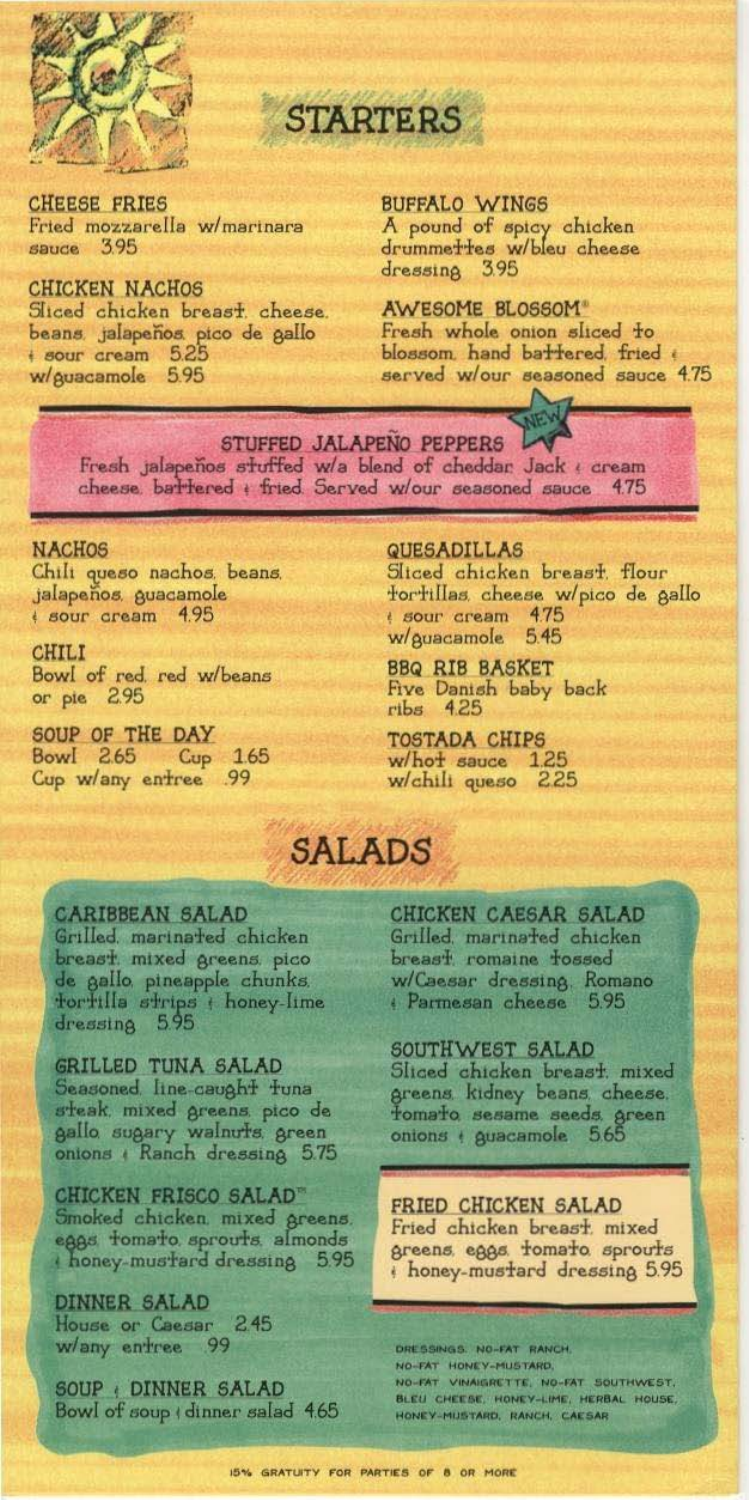

SOUTHWEST GRILL

**FAJITAS** Half pound of charbroiled steak or chicken on a sizzling skillet 7.95

## **BBQ BABY BACK RIBS**

Rack of Danish baby back<br>ribs topped w/bbq sauce served w/cinnamon apples<br>A homestyle fries 995

## **GRILLED CHICKEN**

Grilled, marinated chicken<br>breast, rice, cinnamon apples fresh steamed veggies 6.45 FAJITAS FOR TWO A pound of steak. chicken or combination on a sizzling skille+ 14.95

**CHILIS STRIP STEAK** Fresh USDA. Choice 10 oz.<br>strip steak, fresh steamed veggies garlic toast and mashed potatoes 9.95

## MONTEREY CHICKEN®

Grilled marinated chicken breast w/bbq sauce. bacon<br>cheese. Served w/mashed<br>potatoes (corn cobbette 745



DINNER SALAD OR CUP OF SOUP W/ANY ENTREE .99

**COUNTRY FRIED STEAK** w/country gravy. mashed<br>potatoes. corn cobbette : garlic 625  $\texttt{Toasf}$ 

### GRILLED CHICKEN PASTA

Marinated chicken breast served on a bed of linguine w/spicy<br>cream sauce + garlic foast 6.45 Add fresh steamed veggies .95

CHICKEN FRIED CHICKEN w/country gravy mashed potatoes corn cobbette sarlic toast 6.25

### **CHICKEN CRISPERS**\*

Tender strips of fried chicken breast curly fries. corn cobbe<sup>T</sup>re : honeymustard sauce 6.25

# **SANDWICHES**

SERVED W/YOUR CHOICE OF LOW FAT PASTA SALAD OR HOMESTYLE FRIES

## **CHICKEN SANDWICH**

Charbroiled chicken. bacon. lettuce. tomato. Swiss ( dressing on a foasfed bun 5.45

TUNA STEAK SANDWICH Seasoned. charbroiled linecaught tuna steak, lettuce, fomato ( special dressing on a foasted bun 5.45

TURKEY SANDWICH

Smoked furkey, Swiss, mayo. lettuce, tomato on our<br>toasted garlic bread 5.95 Add bacon - 95

## **TURKEY COMBO**

Half of a smoked turkey

sandwich (your choice of a cup of soup or dinner salad 4.95<br>Add bacon 50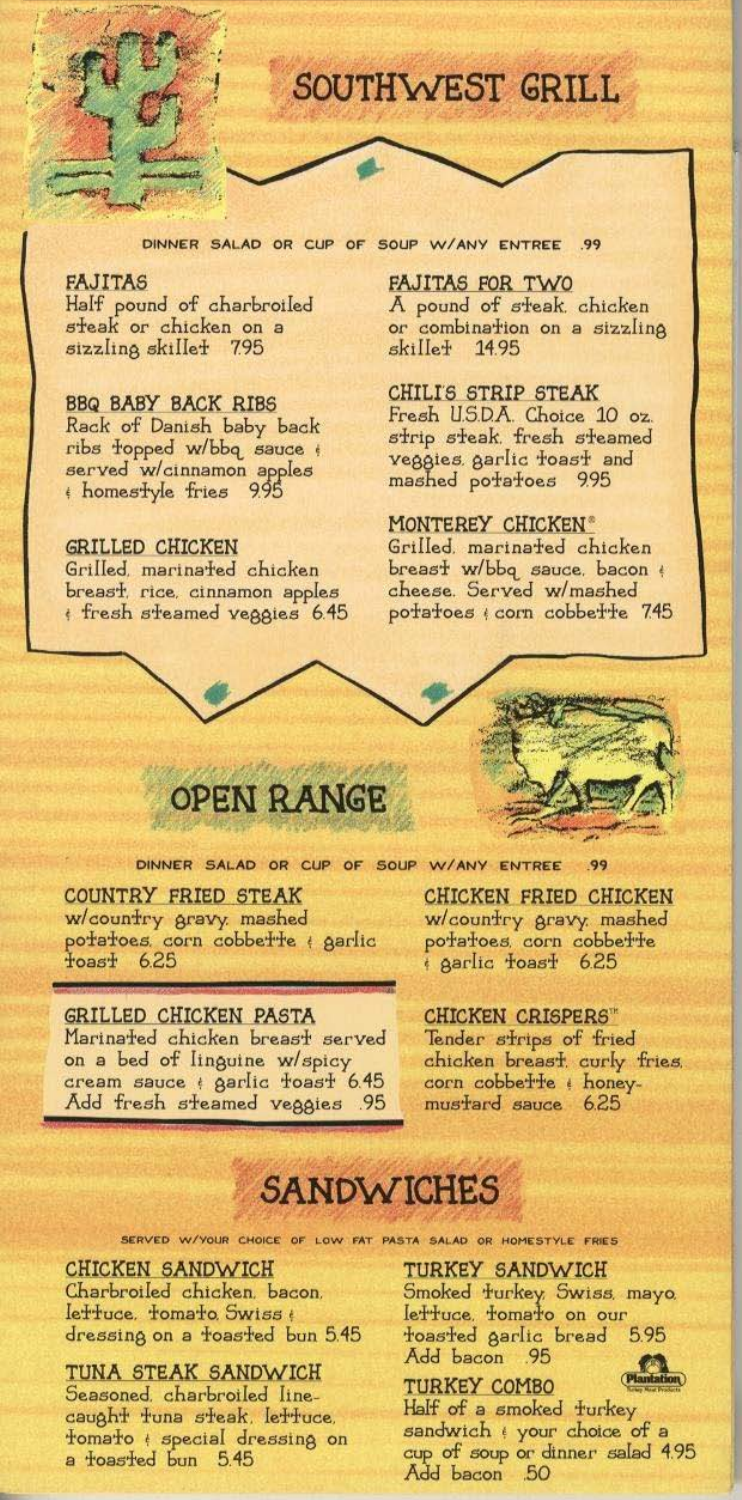

**BURGER PLATTERS** 

OUR ORIGINAL FRESH GROUND 1/2 LB BURGERS SERVED W/HOMESTYLE FRIES WHOLE WHEAT BUNS AVAILABLE ADD BACON TO ANY BURGER 75

OLDTIMER<sup>®</sup> Mustard lettuce tomato pickle + onion 4.75

OLDTIMER W/CHEESE 485

**TERLINGUA PRIDE®** Oldtimer w/cheese ( chili 5.25

**VERDE BURGER** Guacamole, lettuce, tomato + Swiss 525

**BACON BURGER** Bacon, cheddar, mayo, onion, lettuce, tomato pickle 5.65

**ROJO BURGER®** Hickory sauce ( cheese 485

**CHILI'S TRIP'** Chili. cheese ( sauteed onions 495

MUSHROOM BURGER Mayo lettuce tomato Swiss

**TURKEY BURGER** 1/3 Ib of charbroiled turkey w/our seasoned sauce. Iettuce. tomatio<br>pickle on a toasted bun. Served w/homestyle fries 495

# **GUILTLESS GRILL®**

EACH OF THESE ITEMS HAS BETWEEN 3 AND IT FAT GRAMS AS SHOWN

GUILTLESS CHICKEN SALAD

**3 FAT GRAMS** Charbrotled chicken, mixed greens pico de gallo kidney beans sprouts green onions dressing 5.75

GUILTLESS CHICKEN PLATTER **6 FAT GRAMS** 

Chicken breast charbroiled served w/rice corn cobbette and fresh steamed veggies w/Parmesan cheese 595

**GUILTLESS VEGGIE PASTA** 



II FAT GRAMS Fresh steamed veggies served on a bed of linguine w/fresh fomato sauce topped w/Parmesan cheese 625 Add charbroiled chicken breast 740 is FAT GRAMS

#### GUILTLESS FAJITAS

IT FAT GRAMS Charbroiled chicken (fresh steamed veggies w/Parmesan cheese on a sizzling skillet. Served w/rice pico de gallo. spicy pinto beans whole<br>wheat tortillas 745

# GUILTLESS CHICKEN SANDWICH

7 FAT GRAMS Charbrotled chtcken w/no-fat honey-mustard, lettuce pickle themato Served w/low fat pasta salad ( fresh steamed veggies w/Parmesan cheese 5.45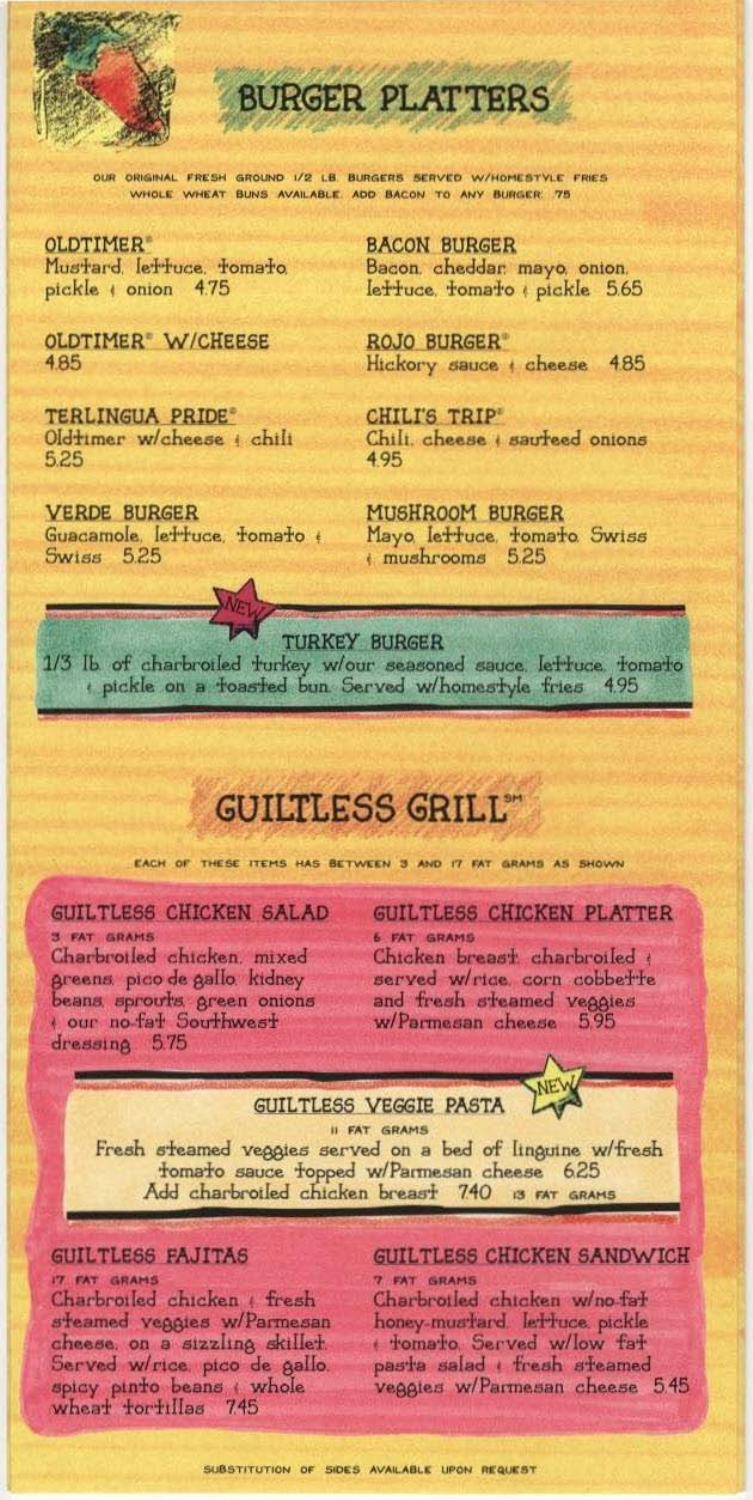



**CHICKEN TACOS** Flour forfillas, sliced chicken breast, sour cream, mixed cheese lettuce + pico de gallo. Served w/rice + spicy pinto beans 5.45

**VEGGIE TACOS** Whole wheat fortillas. guacamole. lettuce, sprouts. cheese pico de gallo. mushrooms + sesame seeds. Served w/rice and spicy pinto beans 4.95

SOFT TACOS Flour forfillas w/chili, cheese Ierruce Served w/rice spicy pinto beans 4.95

**SIDES** 

### LOW FAT PASTA SALAD

**CINNAMON APPLES** 

**SWEET CORN COBBETTE** 

**CURLY FRIES** 175

HOMEMADE MASHED POTATOES

**FRESH STEAMED VEGGIES** 

**RICE** 

SPICY PINTO BEANS

WE USE CHOLESTEROL FREE, 100% VEGETABLE OIL

HOMESTYLE FRIES 175

HOMESTYLE ONION RINGS 250



RASPBERRY CHEESECAKE<br>Cheesecake swirled with raspberry filling and topped w/pecans 325

**CARROT CAKE** Old-fashioned carrot cake iced w/cream cheese frosting and sprinkled with walnuts 295

NONFAT FROZEN YOGURT Vanilla frozen yogurt 1.45 w/topping 175

**CHOCOLATE SHAKE** Old-fashioned chocolate shake topped with chocolate sprinkles 195

**CHEESECAKE** Creamy cheesecake served 295 platn w/hot fudge or strawberry 325 puree.

PILED HIGH YOGURT PIE Crushed Oreo cookies blended w/nomfat yogurt piled high + frozen in a chocolate crumb  $crust$  2.95

CHOCOLATE BROWNIE SUNDAE Chocolate brownie vanilla ice cream hot fudge + chopped walnuts 295

## TO GO ORDERS AVAILABLE